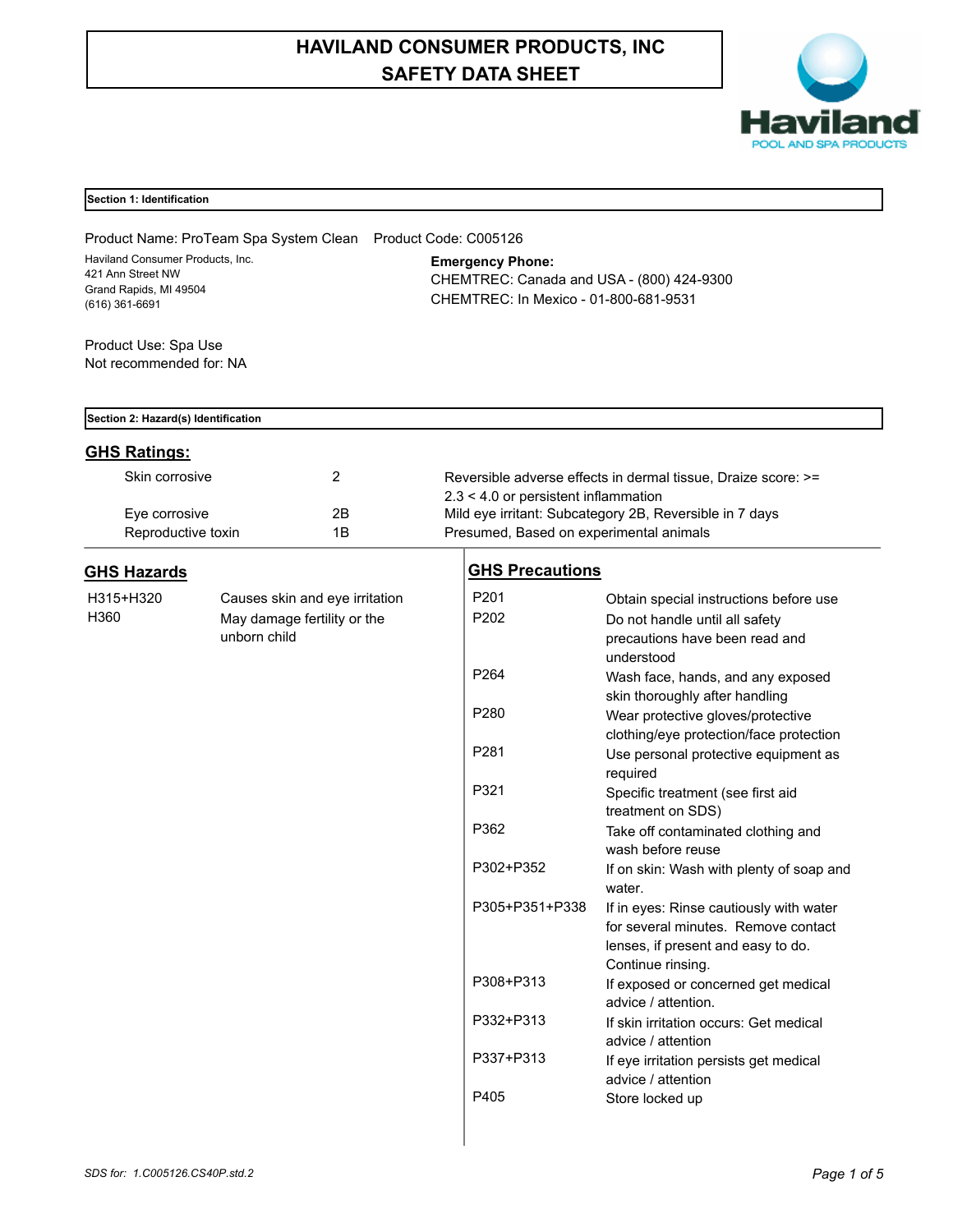**Danger**



## **Section 3: Composition/Information on Ingredients**

| Chemical Name / CAS No. | <b>OSHA Exposure Limits</b> | <b>ACGIH Exposure Limits</b>                                                                                                                                                | <b>Other Exposure Limits</b> |
|-------------------------|-----------------------------|-----------------------------------------------------------------------------------------------------------------------------------------------------------------------------|------------------------------|
| Trade Secret            |                             |                                                                                                                                                                             |                              |
| 10 to 20%               |                             |                                                                                                                                                                             |                              |
| Trade Secret<br>1 to 5% |                             | 6 mg/m3 STEL (inhalable<br>fraction, listed under<br>Borate compounds,<br>inorganic)<br>2 mg/m3 TWA (inhalable<br>fraction, listed under<br>Borate compounds,<br>inorganic) | NIOSH: 1 mg/m3 TWA           |

## **Section 4: First-aid Measures**

#### **Inhalation**

Rescuers should put on appropriate protective gear. Remove from area of exposure. If not breathing, give artificial respiration. If breathing is difficult, give oxygen. Keep victim warm. Get immediate medical attention. To prevent aspiration, keep head below knees.

## **Eye Contact**

Immediately flush eyes with water. Flush eyes with water for a minimum of 15 minutes, occasionally lifting and lowering upper lids. Get medical attention promptly.

#### **Skin Contact**

Remove contaminated clothing. Wash skin with soap and water. Get medical attention. Wash clothing separately and clean shoes before reuse.

#### **Ingestion**

If swallowed, do NOT induce vomiting. Give victim a glass of water. Call a physician or poison control center immediately. Never give anything by mouth to an unconscious person.

#### **Section 5: Fire-fighting Measures**

## **Extinguishing Media**

Use an extinguishing agent suitable for the surrounding fire.

## **Specific Hazards Arising from the Chemical**

Decomposition products may include the following materials: carbon dioxide carbon monoxide nitrogen oxides

## **Special Protective Equipment and Precautions for Firefighters**

**Special Information**: As in any fire, wear self-contained breathing apparatus pressure-demand (MSHA/NIOSH approved or equivalent) and full protective gear.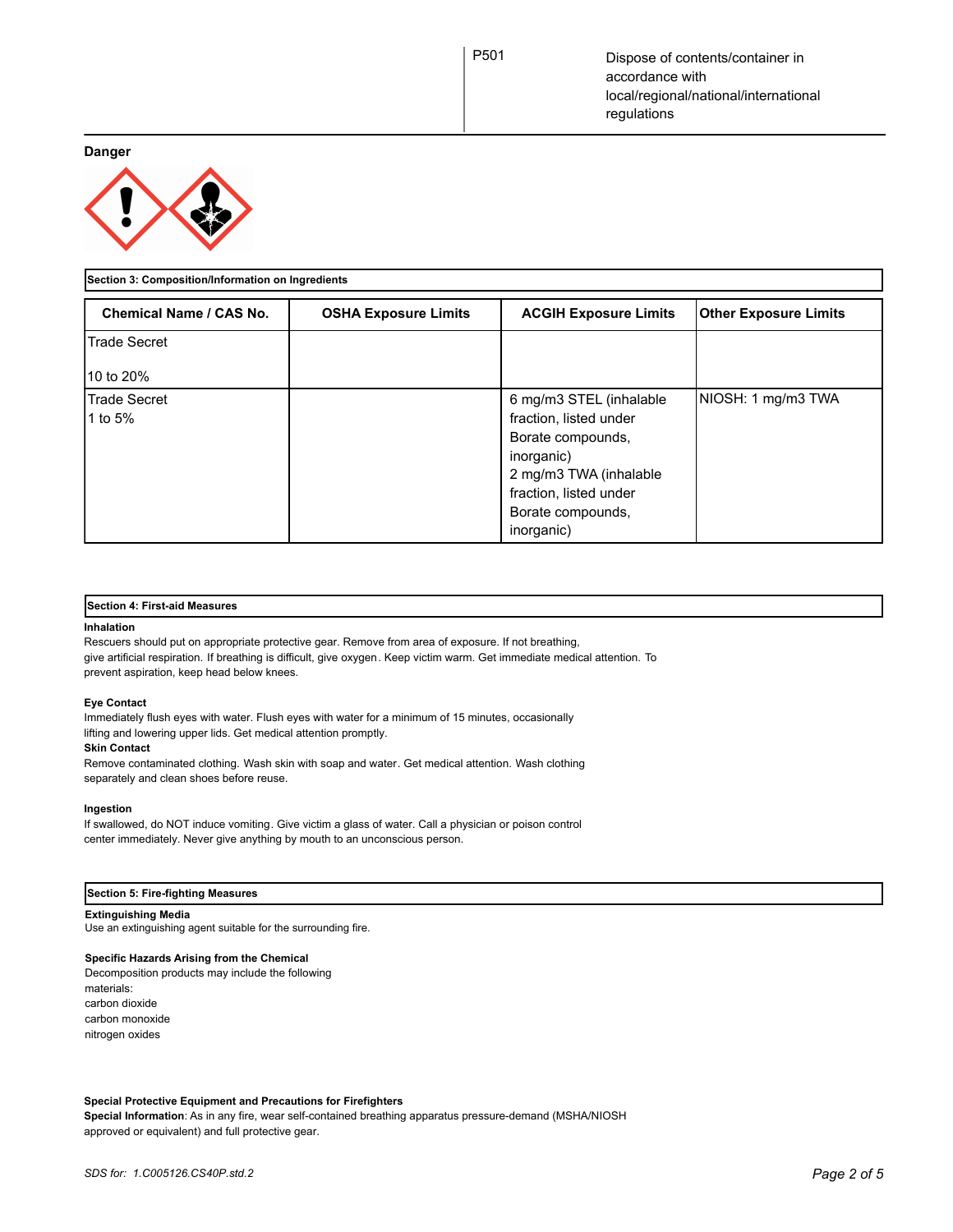#### **Section 6: Accidental Release Measures**

#### **Spill and Leak Procedures**

Stop leak if without risk. Move containers from spill area. Approach release from upwind. Prevent entry into sewers, water courses, basements or confined areas. Washspillages into an effluent treatment plant or proceed as follows . Contain and collect spillage with non-combustible, absorbent material e.g. sand, earth, vermiculite or diatomaceous earth and place in container for disposal according to local regulations (see Section 13). Dispose of via a licensed waste disposal contractor. Contaminated absorbent material may pose the same hazard as the spilled product. Note: see Section 1 for emergency contact information and Section 13 for waste disposal.

# **Section 7: Handling and Storage**

#### **Handling Procedures**

Use with adequate ventilation. Avoid breathing dusts, mists, and vapors. Do not get in eyes, on skin, or on clothing. Wear eye protection and protective clothing. Wash thoroughly after handling.

**STORAGE:** Keep away from heat, sparks, and flame. Store containers in a cool, well ventilated place. Keep container closed when not in use. Protect from direct sunlight.

**Section 8: Exposure Control/Personal Protection** 

| <b>Chemical Name / CAS No.</b> | <b>OSHA Exposure Limits</b> | <b>ACGIH Exposure Limits</b>                                                                                                                                          | <b>Other Exposure Limits</b> |
|--------------------------------|-----------------------------|-----------------------------------------------------------------------------------------------------------------------------------------------------------------------|------------------------------|
| <b>Trade Secret</b>            |                             |                                                                                                                                                                       |                              |
| <b>Trade Secret</b><br>I N/A   |                             | 6 mg/m3 STEL (inhalable<br>fraction, listed under Borate<br>compounds, inorganic)<br>2 mg/m3 TWA (inhalable<br>fraction, listed under Borate<br>compounds, inorganic) | NIOSH: 1 mg/m3 TWA           |

**RESPIRATORY PROTECTION:** A respiratory protection program that meets OSHA 1910.134 and ANSI Z88.2 requirements must be followed whenever workplace conditions warrant the use of a respirator.

SKIN PROTECTION: Wear impervious protective gloves. Wear protective gear as needed - apron, suit, boots.

**EYE PROTECTION:** Wear safety glasses with side shields (or goggles) and a face shield.

**OTHER PROTECTIVE EQUIPMENT**: Facilities storing or utilizing this material should be equipped with an eyewash facility and a safety shower.

**HYGENIC PRACTICES:** Do not eat, drink, or smoke in areas where this material is used. Avoid breathing vapors. Remove contaminated clothing and wash before reuse. Wash thoroughly after handling. Wash hands before eating.

**Section 9: Physical and Chemical Properties**

| <b>Odor threshold: Not Avaliable</b><br>Vapor Pressure: Not Avaliable<br>pH: 9.19<br>Vapor Density: Not Avaliable<br>Melting point: Not Avaliable<br><b>Density: Not Available</b><br><b>Freezing point: Not Avaliable</b><br><b>Solubility: Complete</b><br><b>Boiling range: Not Avaliable</b><br><b>Flash point: Not Avaliable</b><br>Evaporation rate: Not Avaliable<br><b>Flammability: Not Avaliable</b><br><b>Explosive Limits: Not Avaliable</b><br><b>Specific Gravity 1.013 - 1.017</b><br><b>Autoignition temperature: Not Avaliable</b><br><b>Decomposition temperature: Not Avaliable</b><br><b>Grams VOC less water: Not Avaliable</b> | Appearance: Clear Blue/Green Liquid | <b>Odor:</b> No Noticable Odor |
|------------------------------------------------------------------------------------------------------------------------------------------------------------------------------------------------------------------------------------------------------------------------------------------------------------------------------------------------------------------------------------------------------------------------------------------------------------------------------------------------------------------------------------------------------------------------------------------------------------------------------------------------------|-------------------------------------|--------------------------------|
|                                                                                                                                                                                                                                                                                                                                                                                                                                                                                                                                                                                                                                                      |                                     |                                |
|                                                                                                                                                                                                                                                                                                                                                                                                                                                                                                                                                                                                                                                      |                                     |                                |
|                                                                                                                                                                                                                                                                                                                                                                                                                                                                                                                                                                                                                                                      |                                     |                                |
|                                                                                                                                                                                                                                                                                                                                                                                                                                                                                                                                                                                                                                                      |                                     |                                |
|                                                                                                                                                                                                                                                                                                                                                                                                                                                                                                                                                                                                                                                      |                                     |                                |
|                                                                                                                                                                                                                                                                                                                                                                                                                                                                                                                                                                                                                                                      |                                     |                                |
|                                                                                                                                                                                                                                                                                                                                                                                                                                                                                                                                                                                                                                                      |                                     |                                |
|                                                                                                                                                                                                                                                                                                                                                                                                                                                                                                                                                                                                                                                      |                                     |                                |
|                                                                                                                                                                                                                                                                                                                                                                                                                                                                                                                                                                                                                                                      | <b>Viscosity: Not Avaliable</b>     |                                |

**Section 10: Stability and Reactivity**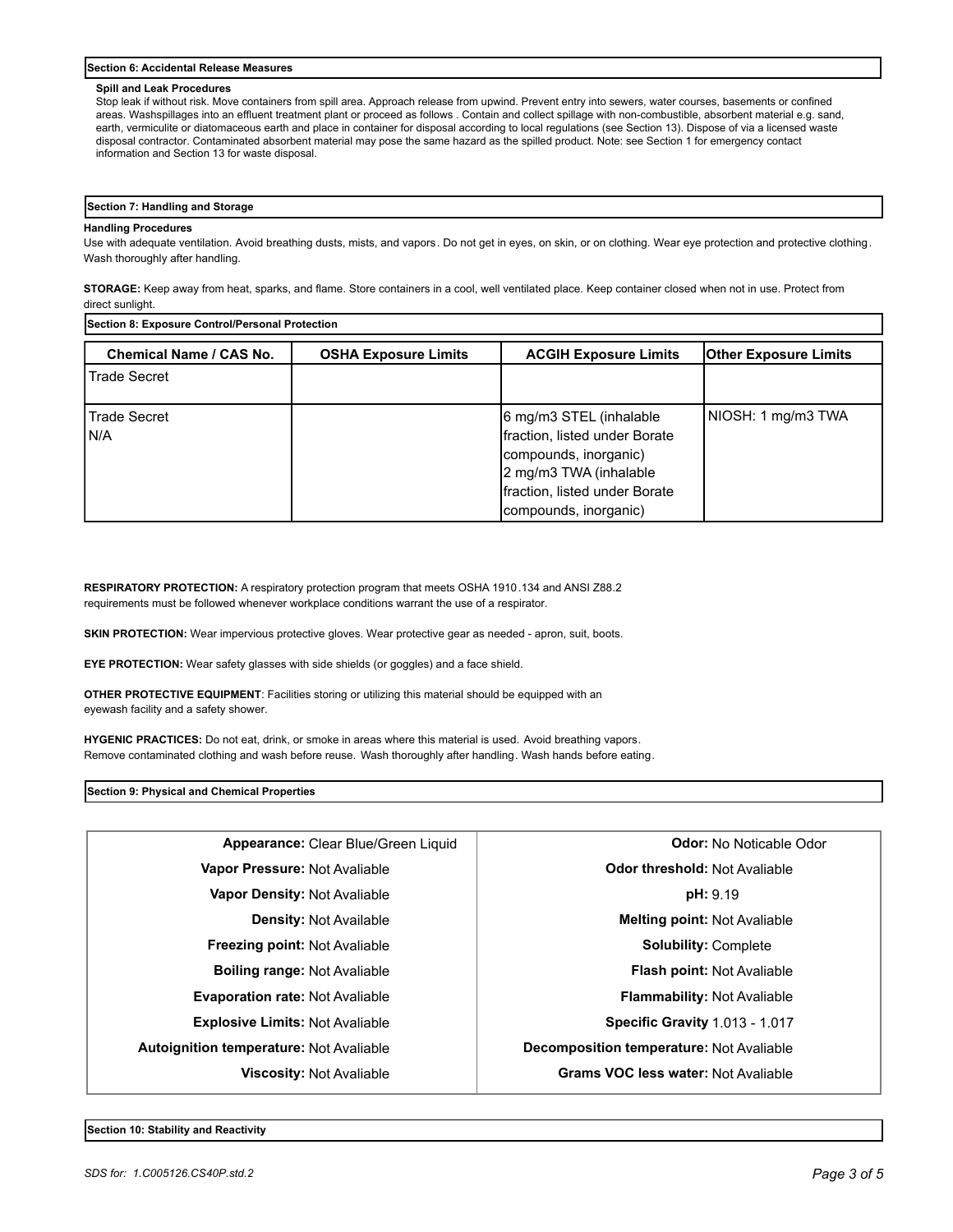## **Chemical Stability:**

# STABLE

# **Incompatible Materials**

Oxidizing materials

**Conditions to Avoid** None known.

## **Hazardous Decomposition Products**

Under normal conditions of storage and use, hazardous decomposition products should not be produced.

# **Hazardous Polymerization**

Hazardous polymerization will not occur.

**Section 11: Toxicology Information Mixture Toxicity**

**Component Toxicity**

| <b>Routes of Entry:</b>        |      |                           |  |  |
|--------------------------------|------|---------------------------|--|--|
| Inhalation                     |      |                           |  |  |
| Ingestion                      |      |                           |  |  |
| Skin contact                   |      |                           |  |  |
| Eye contact                    |      |                           |  |  |
| <b>Target Organs</b>           |      |                           |  |  |
| Eyes                           | Skin | <b>Respiratory System</b> |  |  |
| <b>Effects of Overexposure</b> |      |                           |  |  |
|                                |      |                           |  |  |
|                                |      |                           |  |  |
|                                |      |                           |  |  |

| <b>CAS Number</b>                                                   | Description | % Weight | Carcinogen Rating |  |  |  |
|---------------------------------------------------------------------|-------------|----------|-------------------|--|--|--|
|                                                                     |             |          |                   |  |  |  |
| Section 12: Ecological Information                                  |             |          |                   |  |  |  |
| <b>Component Ecotoxicity</b>                                        |             |          |                   |  |  |  |
| Section 13: Disposal Considerations                                 |             |          |                   |  |  |  |
| Dispose of in accordance with local, state and federal regulations. |             |          |                   |  |  |  |
| Section 14: Transportation Information                              |             |          |                   |  |  |  |

Water Treatment Compound Non-Regualted.

**Section 15: Regulatory Information**

**Country Country Regulation Regulation Regulation All Components Listed** 

**Section 16: Other Information**